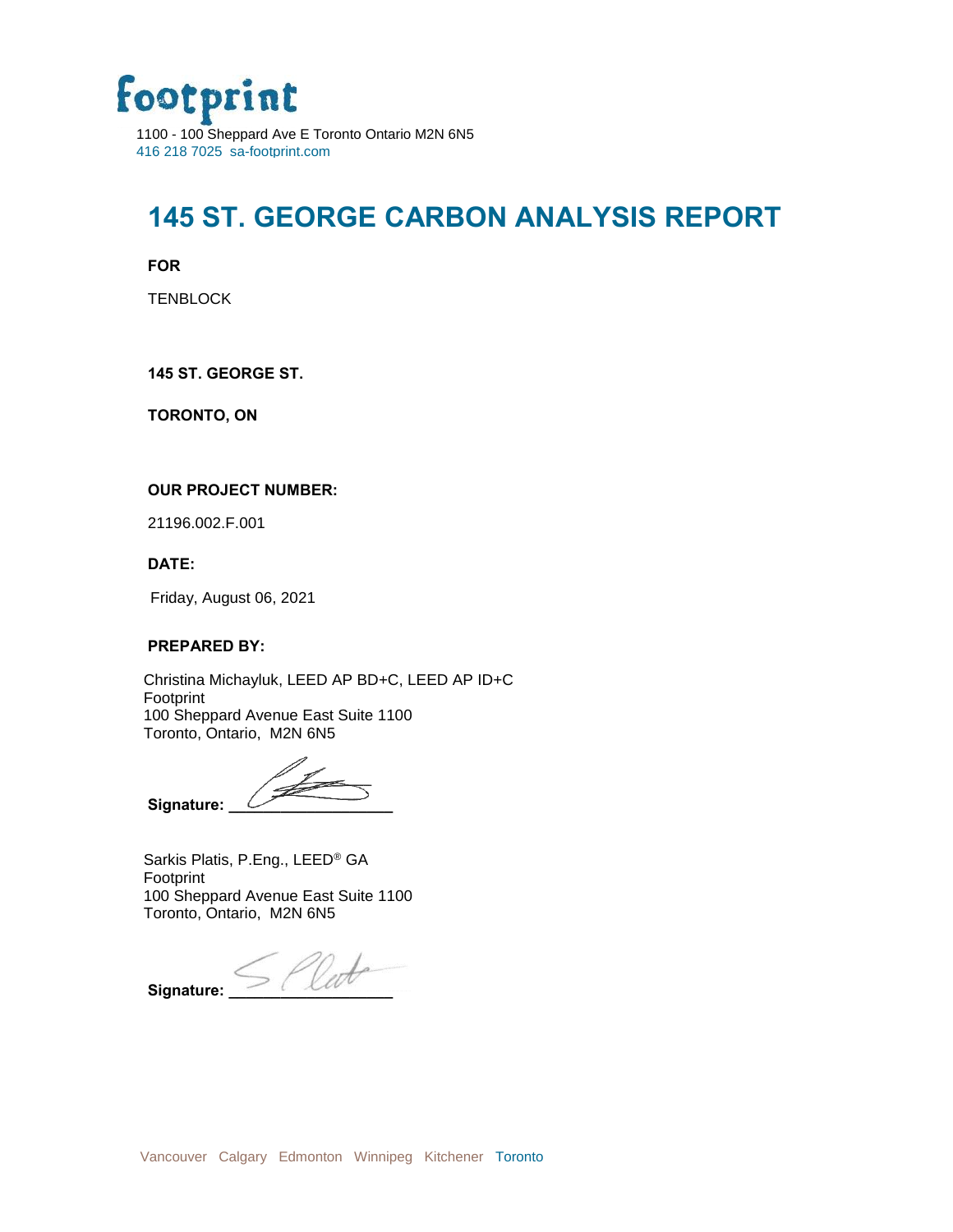Carbon Analysis Report - 145 St George, Toronto, ON

## **TABLE OF CONTENTS**

| 1. |  |
|----|--|
|    |  |
|    |  |
| 2. |  |
|    |  |
|    |  |
|    |  |
|    |  |
| 3. |  |
|    |  |
|    |  |
|    |  |
|    |  |
|    |  |
|    |  |
|    |  |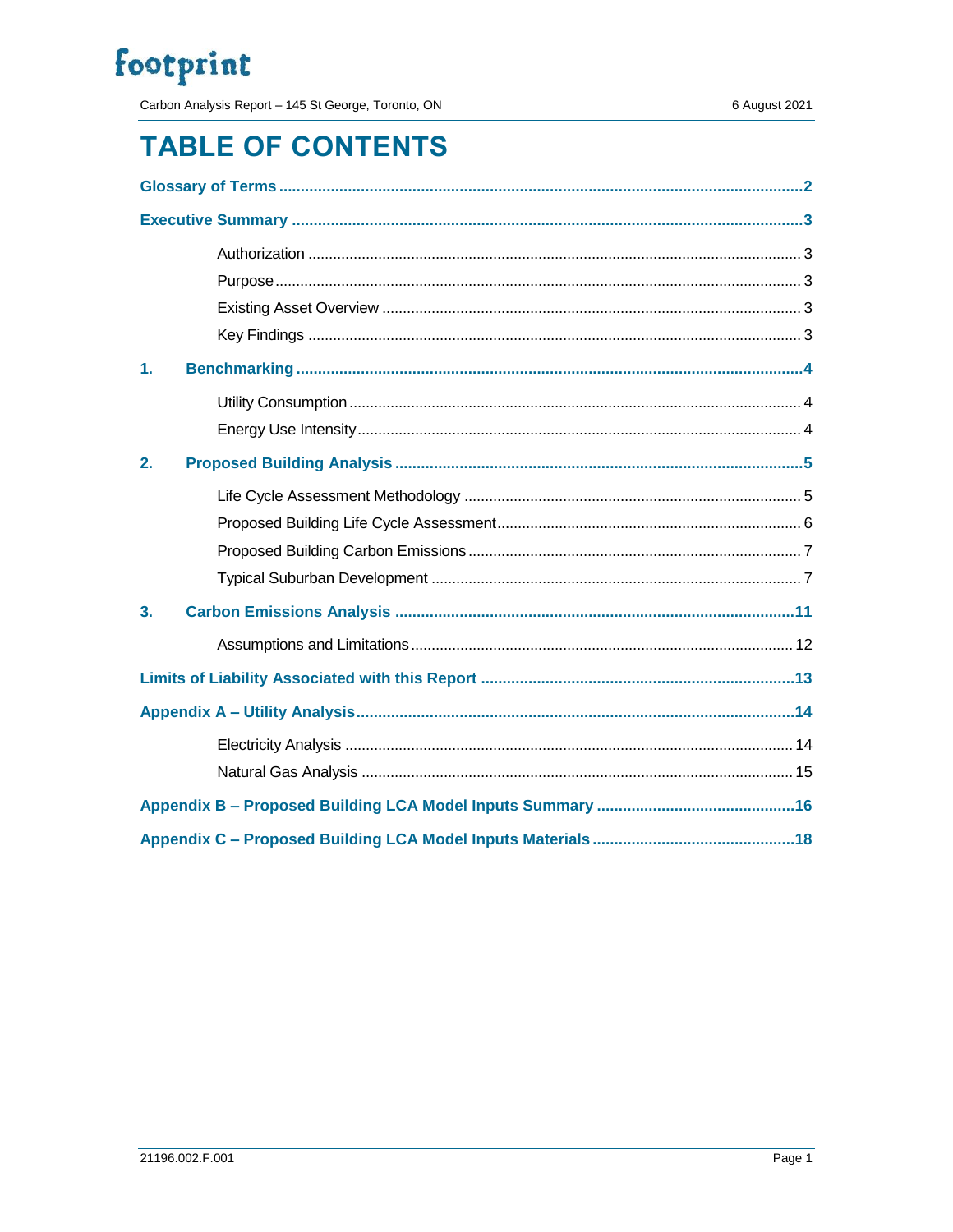Carbon Analysis Report – 145 St George, Toronto, ON 6 August 2021

### <span id="page-2-0"></span>**GLOSSARY OF TERMS**

**Carbon Emissions:** The release of carbon into the atmosphere.

**Existing Building:** The building currently standing at 145 St. George

**Proposed Construction:** The building that will be constructed at 145 St. George

**Annual Consumption:** The amount of energy consumed by a building in a calendar year

**Consumption Intensity:** The amount of annual consumption normalized to a universal factor. For this report, the factor is number of suites.

**Carbon Intensity:** The amount of annual carbon emissions normalized to a universal factor. For this report, the factor is number of suites.

**Cumulative Emissions:** The addition of annual carbon emissions for a given number of years.

**Carbon Positive:** The point of time where the Cumulative Emissions of the Proposed Construction are lower than the Cumulative Emissions of the Existing Building.

**Embodied Carbon:** The carbon emissions associated with creating the building products, construction of a building, and disposal of building materials after demolition.

**Life Cycle Assessment:** A method to assess the overall environmental impact associated with all stages of the life cycle of a building.

**kWh:** Denotes kilowatt hours (ekWh denotes equivalent kWh hours. Used only when comparing natural gas use and electricity use directly).

**kgCO2e:** Denotes kilograms of equivalent carbon dioxide emissions. Used to combine all different greenhouse gas emissions into one term.

**m<sup>3</sup>** :Denotes cubic meters. Used to describe natural gas consumption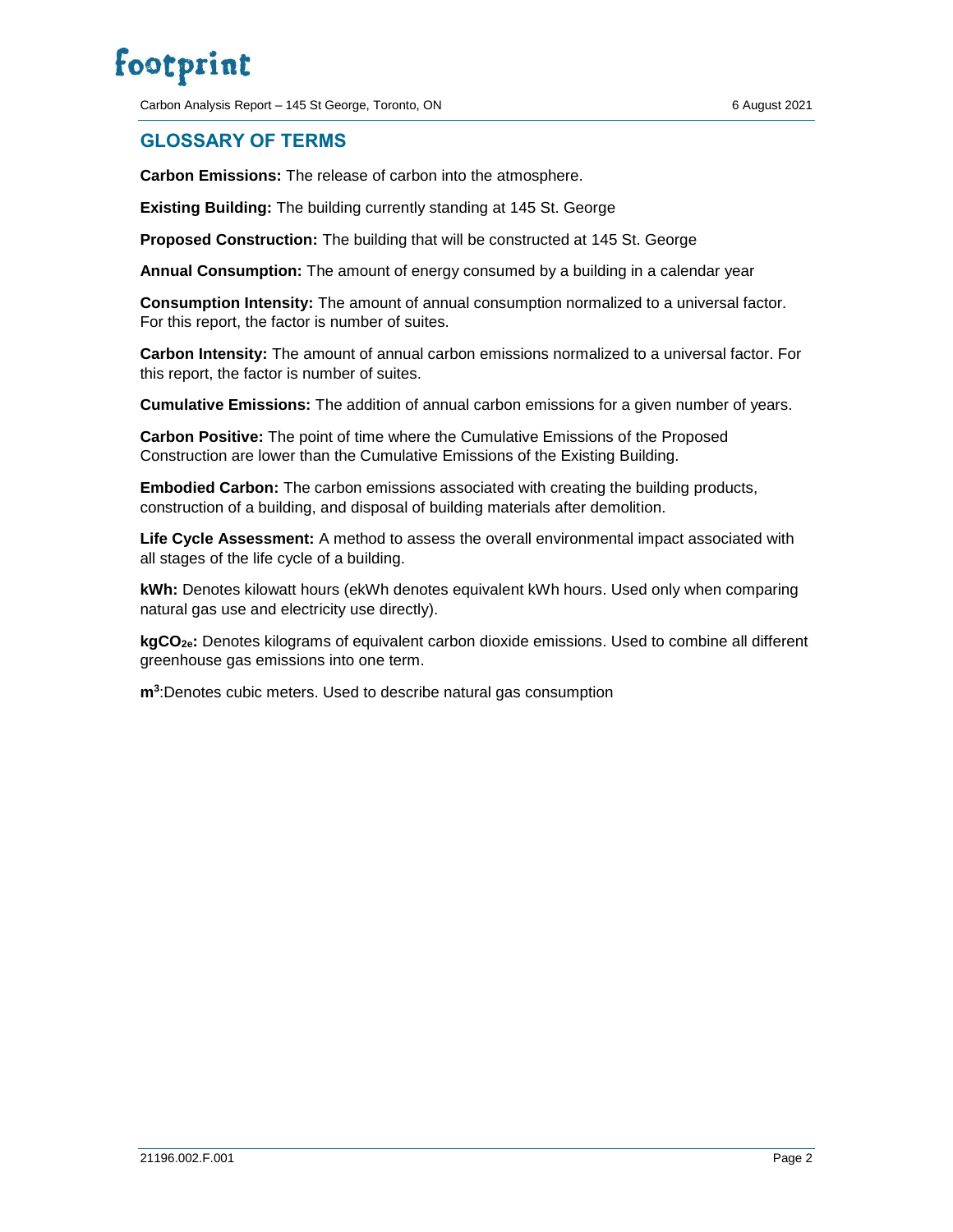Carbon Analysis Report – 145 St George, Toronto, ON 6 August 2021

### <span id="page-3-0"></span>**EXECUTIVE SUMMARY**

#### <span id="page-3-1"></span>**Authorization**

This report was prepared at the request of Tenblock.

#### <span id="page-3-2"></span>**Purpose**

This report presents the findings of a carbon analysis performed at 145 St. George Street in Toronto, Ontario. The analysis compares the building's carbon emissions with the proposed construction to determine the amount of time it will take for the proposed construction to become carbon positive. The analysis also compares the carbon emissions of the proposed construction to a similar-sized suburban development. The embodied carbon of the proposed construction and the estimated annual emissions were taken into consideration in this analysis.

#### <span id="page-3-3"></span>**Existing Asset Overview**

145 St. George is a multi-unit residential building (MURB) located near the intersection of St. George Street and Bloor Street. The building has twelve storeys above grade and one level of below grade parking and mechanical and electrical rooms.

Building heating is provided by two hot water boilers and distributed to the suites fan coils. Residents have control of the heat at the fan coil units. Domestic hot water is provided by six hot water heaters and tanks. Three tanks are reserved for the lower section of the building and three are reserved for the upper portion.

The facility currently has a total of 130 rental suites – the majority of which are studios. The facility follows a general multi-residential building schedule. The building equipment is well maintained by knowledgeable and conscientious building operators.

#### <span id="page-3-4"></span>**Key Findings**

The report identifies and compares the carbon emissions of the existing building and the proposed building at various tiers of the Toronto Green Standard (v3). The buildings were compared on a per-suite basis. The following key results were found:

- The existing building emits  $3,716 \text{ kgCO}_{2e}/\text{suit}$  annually.
- The embodied carbon emissions of the proposed building totaled 10,770Ton CO<sub>2e</sub> or 31,584kgCO<sub>2e</sub>/suite.
- The annual emissions of the proposed building range based on which Toronto Green Standard Tier is considered from 1,355 kgCO<sub>2e</sub>/suite (Tier 1) to 337 kgCO<sub>2e</sub>/suite (Tier 4) annually.
- The proposed building becomes carbon positive compared to the existing building between 13 years (Tier 1) and 9 years (Tier 4) after construction.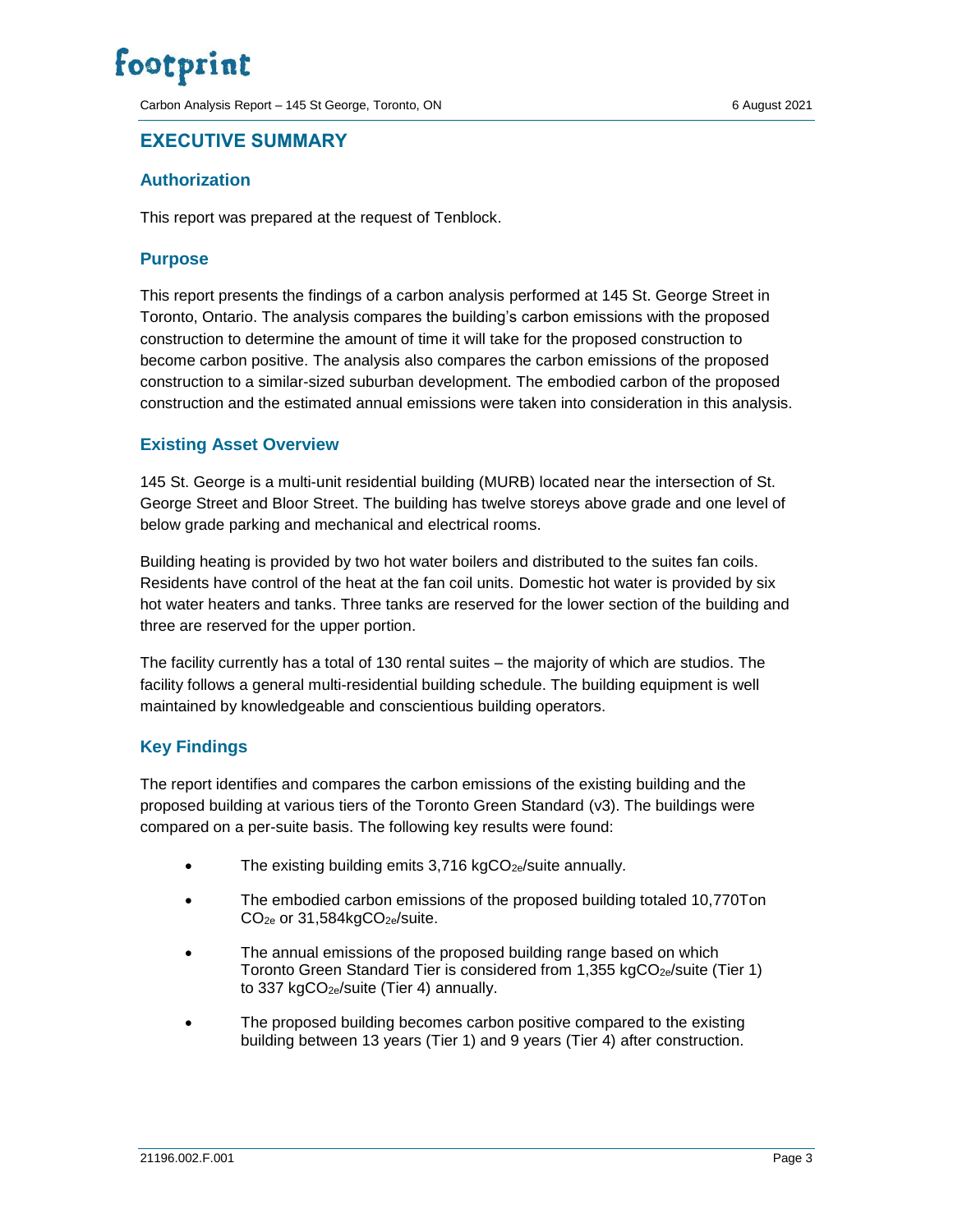Carbon Analysis Report – 145 St George, Toronto, ON 6 6 August 2021

### <span id="page-4-0"></span>**1. BENCHMARKING**

#### <span id="page-4-1"></span>**Utility Consumption**

Tenblock provided monthly utility data as tabular data. For benchmarking purposes, the utility bills from January 2016-December 2020 were used. The annual consumption of electricity and natural gas was averaged to determine a typical year's energy consumption. Table 1 below summarizes the utility consumption and greenhouse gas emissions for the property.

**Table 1: Utility Data for 145 St. George (January 2016 – December 2020)**

| <b>Utility</b>             | Annual<br><b>Consumption</b> | <b>Consumption</b><br><b>Intensity</b> | Carbon<br><b>Emissions</b> | <b>Carbon Intensity</b>              |
|----------------------------|------------------------------|----------------------------------------|----------------------------|--------------------------------------|
| Electricity<br>Consumption | 203,154 kWh                  | 1,563 kWh/suite                        | $8,736$ kgCO <sub>2e</sub> | $67.2 \text{ kgCO}_{2e}/\text{suit}$ |
| Natural Gas                | 245,502 $m3$                 | 1,888 $m^3$ /suite                     | 474,343 kgCO <sub>2e</sub> | 3,649 kgCO <sub>2e</sub> /suite      |

Over the course of the year, the monthly carbon emissions vary. This is dependent on the natural gas consumption as it is the main driver of carbon emissions in the building. The figure below shows the annual emissions pattern for each analysed year.



**Figure 1: Total Monthly Emissions 145 St. George**

### <span id="page-4-2"></span>**Energy Use Intensity**

To directly compare the greenhouse gas emissions of the existing building with the proposed construction, the total emissions of the existing building needed to be normalized based on the number of existing suites. 145 St. George currently has 130 rental suites – resulting in average annual emissions of  $3,716$  kgCO<sub>2e</sub>/suite.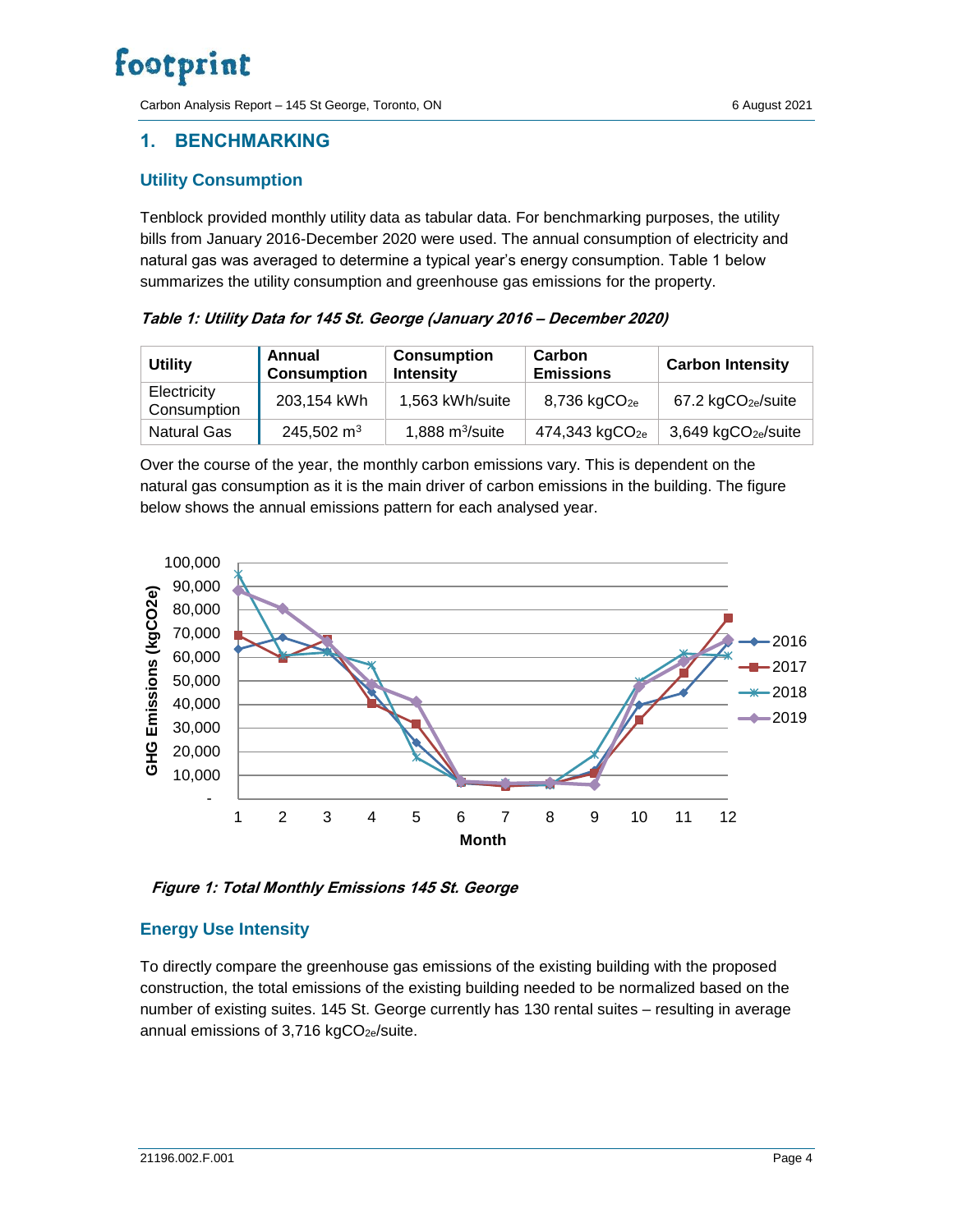Carbon Analysis Report – 145 St George, Toronto, ON 6 August 2021

### <span id="page-5-0"></span>**2. PROPOSED BUILDING ANALYSIS**

The proposed building will consist of a single residential tower with significant indoor and outdoor space. The total number of available suites will increase from 130 in the existing building to 341. The proposed building will have 29 storeys above ground and two levels of underground vehicle and bicycle parking. The emissions of the proposed building will be compared to the emissions of the existing building and to a typical suburban development of similar size.

### <span id="page-5-1"></span>**Life Cycle Assessment Methodology**

Life Cycle Assessment ("LCA") is the method of measuring a project's environmental impact through the whole life cycle of the building including the manufacturing, construction, and final use of the resources required for the delivery of the building function.

The analysis of the proposed building and the typical suburb development life cycle impact and was completed using One Click LCA. The program is in accordance with ISO 14044 and US EPA's Tool for the Reduction and Assessment of Chemical and Other Environmental Impacts (TRACI).

The project model assumes a building lifetime of 60 years and includes the following assemblies and elements:

- building envelope
- footings
- foundations
- structural wall assemblies
- structural floors and ceilings
- roof assemblies
- parking structures
- stair construction
- interior partitions (an optional addition)

The process of LCA follows multiple stages of production, construction, use, and life as shown in the image below: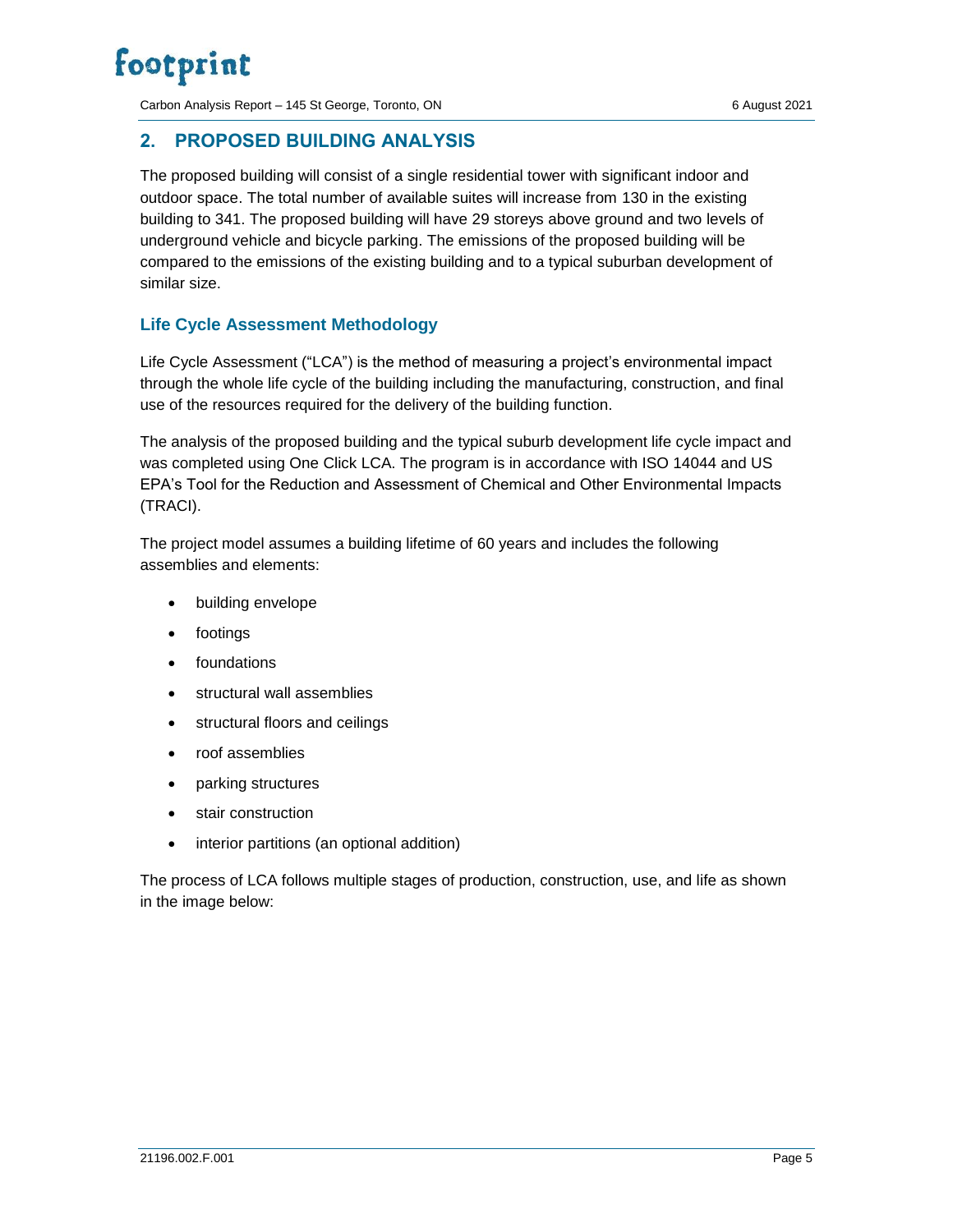Carbon Analysis Report – 145 St George, Toronto, ON 6 6 August 2021



Source: One Click LCA



### <span id="page-6-0"></span>**Proposed Building Life Cycle Assessment**

By quantifying the impact not associated with building operations, a project can aim to make reductions to an area that greatly affects the environment, and allow for a more sustainable building. LCA scopes can vary depending on the project needs and goals, but must always include the complete enclosure and structure. The Section numbers indicated in the table below refers to the process described in Figure 2.

#### **Table 2: Embodied Carbon Emissions Breakdown of Proposed Building Once Constructed**

| <b>Section</b> | <b>Result Category</b>                           | Emissions (Ton $CO2e$ ) |
|----------------|--------------------------------------------------|-------------------------|
| $C1-C4$        | End of Life - Existing Building                  | 165.4                   |
| $A1 - A3$      | <b>Construction Materials</b>                    | 9,233.1                 |
| A4             | <b>Transportation to Site</b>                    | 704.7                   |
| A5             | Construction & Installation                      | 286.4                   |
| <b>B4-B5</b>   | Material Replacement & Refurbishment             | 20.7                    |
| $C1-C4$        | End of Life of Proposed Building<br>(Demolition) | 359.6                   |
| <b>Total</b>   |                                                  | 10,770.0                |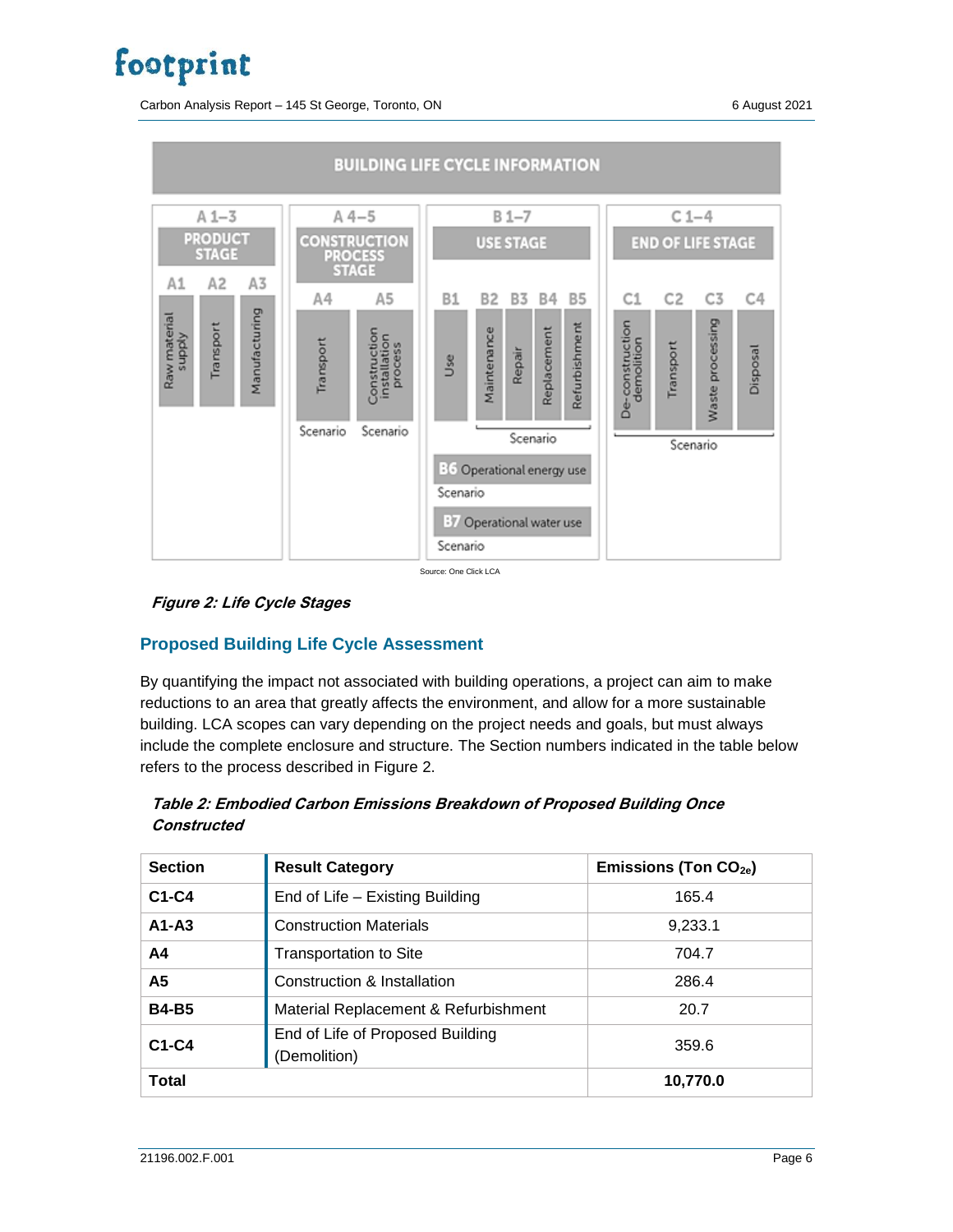Carbon Analysis Report – 145 St George, Toronto, ON 6 August 2021

Table 2 above shows the emissions from various stages of the life cycle of the proposed building. The breakdown includes the emissions from demolishing the existing building, constructing the proposed building, and the demolition of the proposed building. The total emissions found by the LCA was 10,770Ton  $CO<sub>2e</sub>$ . This value was used to perform the carbon emissions analysis comparing the proposed building's emissions to the existing building. Dividing the total emissions by the proposed number of suites, the embodied carbon has a total of 31,583kgCO2e/suite. That value was used as the first-year carbon emissions of the proposed building.

### <span id="page-7-0"></span>**Proposed Building Carbon Emissions**

The proposed building's annual carbon emissions were calculated in four separate scenarios – representing Tiers 1-4 of the Toronto Green Standard Version 3. The carbon emission intensity of the proposed building was calculated based on the acceptable emissions for each tier and the number of suites in the proposed building design. The results of the calculations are summarized in the table below. These represent the estimated annual emissions of the proposed building after the building is constructed and operational.

|                                                               | TGS v3 Tier 1 | TGS v3 Tier 2 | TGS v3 Tier 3 | TGS v3 Tier 4 |
|---------------------------------------------------------------|---------------|---------------|---------------|---------------|
| <b>GHG Intensity</b><br>(kgCO <sub>2e</sub> /m <sup>2</sup> ) | 20            | 15            | 10            | 5             |
| <b>Total Emissions</b><br>(ton $CO2e$ )                       | 462           | 346           | 231           | 115           |
| <b>Emissions per suite</b><br>(kgCO <sub>2e</sub> /suite)     | 1.355         | 1.015         | 675           | 337           |

#### **Table 3: Proposed Building's Annual Carbon Emissions Breakdown**

### <span id="page-7-1"></span>**Typical Suburban Development**

Another consideration to take into account is the alternative to constructing a new multi-unit residential building. In the second half of the 20<sup>th</sup> century, new housing developments have commonly been single-family homes in suburban regions outside of the city centre. The emissions of the proposed building can be better understood when compared to this alternative form of housing development.

For this analysis, the proposed new suites were replaced with single-family homes located 35km from Toronto's city centre. As there are 211 new suites in the proposed building, it was assumed that 211 houses would be constructed. It was found that the total emissions to construct 211 single-family houses is about 7,940Ton  $CO<sub>2e</sub>$ . This was calculated using the same calculation method outlined in the Life Cycle Assessment Methodology Section. The breakdown of emissions for constructing the suburban development is summarized in the table below. Each house was assumed to be 1,700ft<sup>2</sup> and have three bedrooms.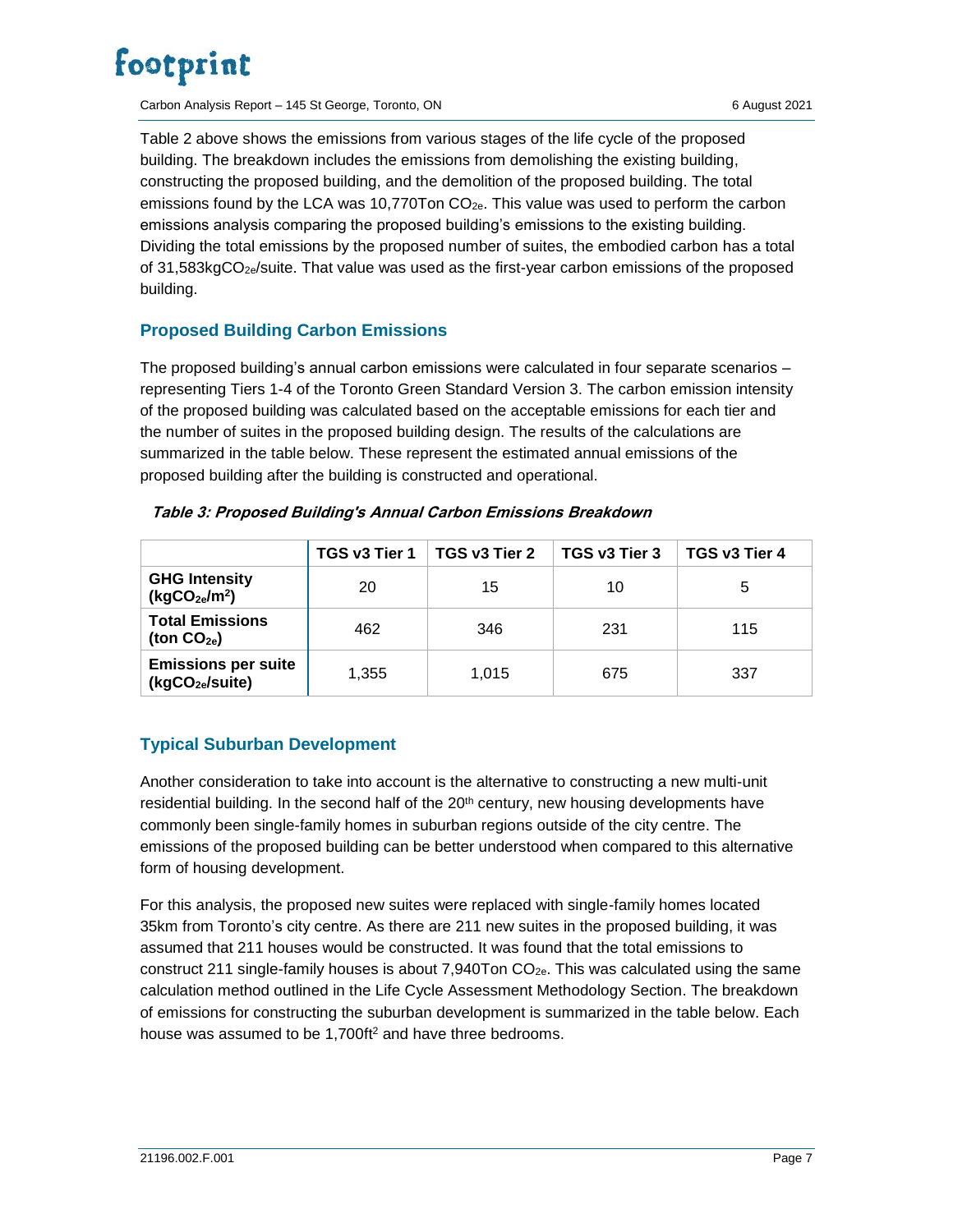Carbon Analysis Report – 145 St George, Toronto, ON 6 August 2021

| <b>Section</b> | <b>Result Category</b>                                         | Emissions (Ton $CO_{2e}$ ) |
|----------------|----------------------------------------------------------------|----------------------------|
| $A1 - A3$      | <b>Construction Materials</b>                                  | 5,009.1                    |
| A <sub>4</sub> | <b>Transportation to Site</b>                                  | 618.3                      |
| A5             | Construction & Installation                                    | 351.0                      |
| <b>B4-B5</b>   | Material Replacement & Refurbishment                           | 1,262.8                    |
| $C1-C4$        | End of Life of Equivalent Suburban<br>Development (Demolition) | 698.2                      |
| <b>Total</b>   |                                                                | 7,939.3                    |

|  | Table 4: Embodied Carbon Emissions of an Equivalent Suburban Development |  |  |  |  |
|--|--------------------------------------------------------------------------|--|--|--|--|
|--|--------------------------------------------------------------------------|--|--|--|--|

Another important consideration is the GHG emissions of a typical suburban development compared to the proposed building. Two major factors contribute to annual carbon emissions: the house, and transportation. To determine the emissions from the house, emissions factors from a report by Natural Resources Canada titled *Achieving Real Net Zero Emission Homes: Embodied carbon scenario analysis of the upper tiers of performance in the 2020 Canadian National Building* Code. The report cites the average emissions of a two-storey home in Toronto to be  $3.5$ tonCO<sub>2e</sub> annually. This value was used for the house's annual emissions.

The greenhouse gas emissions associated with transportation were also considered. People living in transit-oriented housing have different commuting patterns than those living in suburban communities. These differences are reflected in their transportation-related emissions. Therefore, this should be considered to develop a more complete picture of the carbon emissions. To complete the analysis, the number of commuters needed to be established.

The *Transportation Study*, prepared by RJ Burnside, dated May 2021 for the 145 St. George Street Official Plan and Zoning By-lay amendment applications, establishes the number of commuters by mode anticipated for the proposed development, which are incorporated into this analysis. Table 5 summarizes the number of trips taken on peak hours in the morning and afternoon. These numbers were used to calculate the emissions from transportation.

| <b>Mode</b>       | <b>AM Peak Hour</b> |          |       | <b>PM Peak Hour</b> |          |       |
|-------------------|---------------------|----------|-------|---------------------|----------|-------|
|                   | Inbound             | Outbound | Total | <b>Inbound</b>      | Outbound | Total |
| <b>Automobile</b> | 7                   | 22       | 29    | 21                  | 13       | 34    |
| <b>Transit</b>    | 8                   | 25       | 33    | 23                  | 15       | 38    |
| <b>Cycling</b>    | 2                   | 6        | 8     | 6                   | 4        | 48    |
| <b>Walking</b>    | 10                  | 33       | 43    | 29                  | 19       | 10    |
| <b>Total</b>      | 27                  | 86       | 113   | 79                  | 51       | 130   |

|  |  | Table 5: Number of Commuters by Mode (from Transportation Study) |  |
|--|--|------------------------------------------------------------------|--|
|  |  |                                                                  |  |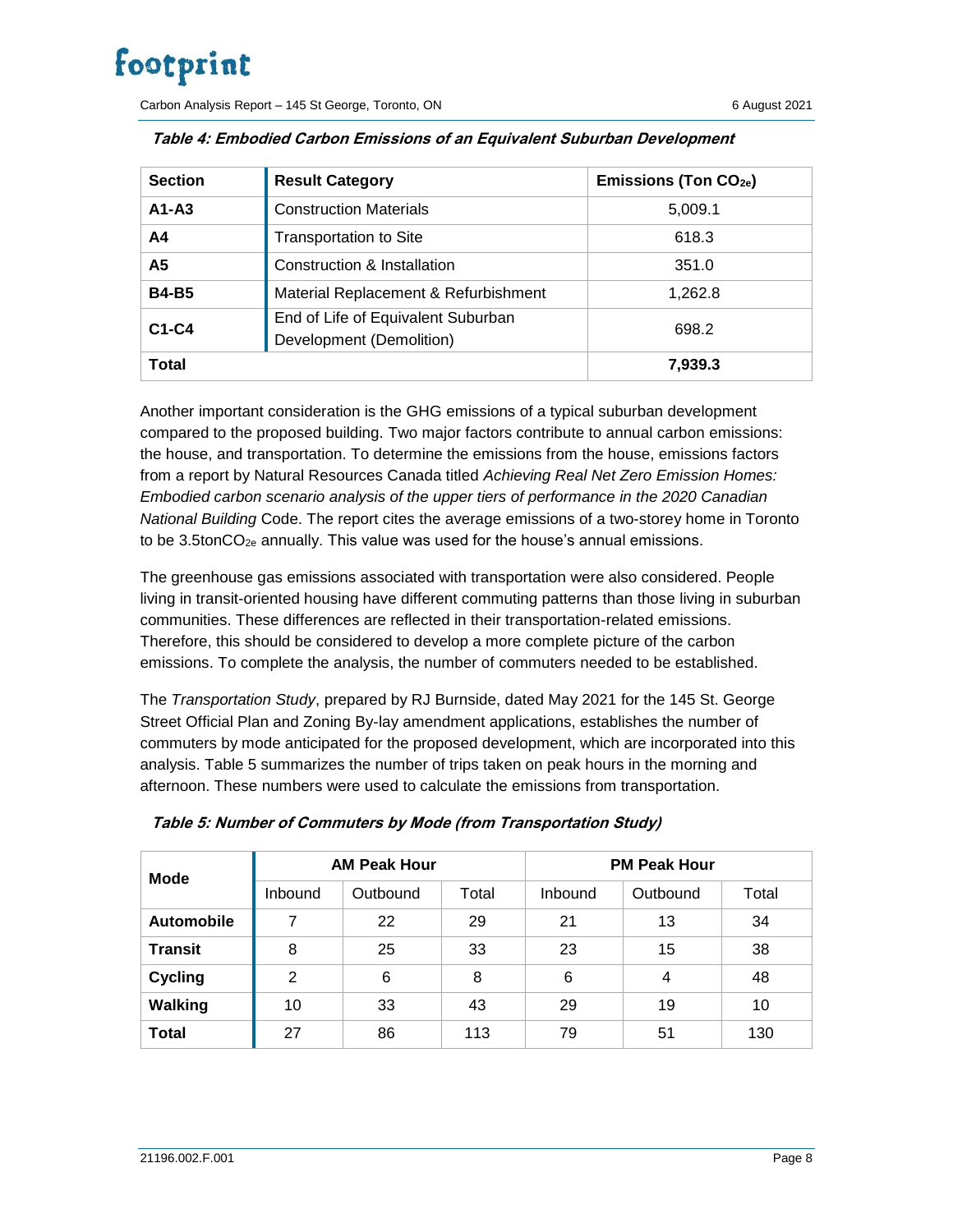Carbon Analysis Report – 145 St George, Toronto, ON 6 6 August 2021

To determine the number of commuters in each mode for the suburban development, results from the 2016 census were used for the City of Toronto. The census results are summarized in Table 6. The suburban development was assumed to be 35 kilometers from the city centre. The number of commuters for each mode of transportation was based on the total commuters from Table 5 and the distribution of commuting types in Table 6. The number of commuters for each mode in the suburban development is shown in Table 7.

#### **Table 6: Commuter Statistics for Toronto, 2016**

| <b>Commute Distance</b> | Car   | <b>Transit</b> | <b>Walking</b> | <b>Bicycle</b> | Other |
|-------------------------|-------|----------------|----------------|----------------|-------|
| $0-4.9$ km              | 24.9% | 58.1%          | 11.9%          | 4.2%           | 1.0%  |
| 5-9.9 km                | 57.2% | 31.6%          | 8.1%           | 1.9%           | 1.3%  |
| 10-14.9 km              | 68.7% | 26.1%          | 3.8%           | 0.5%           | 0.9%  |
| 15-19.9 km              | 80.5% | 16%            | 2.4%           | 0.4%           | 0.7%  |
| 20-24.9 km              | 86.7% | 10.7%          | 1.8%           | 0.3%           | 0.6%  |
| $25+km$                 | 88.7% | 6.4%           | 3.5%           | 0.5%           | 0.9%  |

**Table 7: Number of Commuters by Mode - Suburban Development**

| Mode              | <b>AM Peak Hour</b> |          |       | <b>PM Peak Hour</b> |          |       |
|-------------------|---------------------|----------|-------|---------------------|----------|-------|
|                   | <b>Inbound</b>      | Outbound | Total | Inbound             | Outbound | Total |
| <b>Automobile</b> | 24                  | 76       | 100   | 70                  | 45       | 115   |
| <b>Transit</b>    | 2                   | 6        | 7     | 5                   | 3        | 8     |
| <b>Cycling</b>    | 0                   |          | 1     | 0                   | 1        |       |
| <b>Walking</b>    |                     | 3        | 4     | 3                   | 2        | 5     |
| <b>Total</b>      | 27                  | 85       | 112   | 78                  | 51       | 129   |

To determine how the number of commuters translates into carbon emissions, emissions factors needed to be determined. The carbon emissions from driving were based on the emissions factor of the Honda Civic. The Honda Civic produces  $0.165kgCO<sub>2e</sub>$  per kilometer driven. The suburban transit riders were assumed to be using the GO train network, which currently uses diesel-powered trains. The emissions factor for these trains is  $0.091kgCO<sub>2e</sub>$  per passenger per kilometer. The electrified subway system and streetcars result in a per passenger emissions factor of just 0.005kgCO<sub>2e</sub> per kilometer. Because of its central location within downtown, it was assumed that the residents of the proposed development are within 5 kilometers of work. The emissions factors for transportation are summarized in Table 8 and Table 9.

| <b>Transport</b><br><b>Mode</b> | kgCO <sub>2e</sub> /passenger<br>per kilometer | kgCO <sub>2e</sub> /passenger<br>per day | kgCO <sub>2e</sub> /passenger<br>per year |
|---------------------------------|------------------------------------------------|------------------------------------------|-------------------------------------------|
| <b>Single Car</b>               | 0.165                                          | 11.55                                    | 4.215                                     |
| Subway                          | 0.005                                          | 0.05                                     | 18.1                                      |
| <b>GO Train</b>                 | 0.091                                          | 6.4                                      | 2,321                                     |

**Table 8: Emissions Factors for Each Transportation Mode**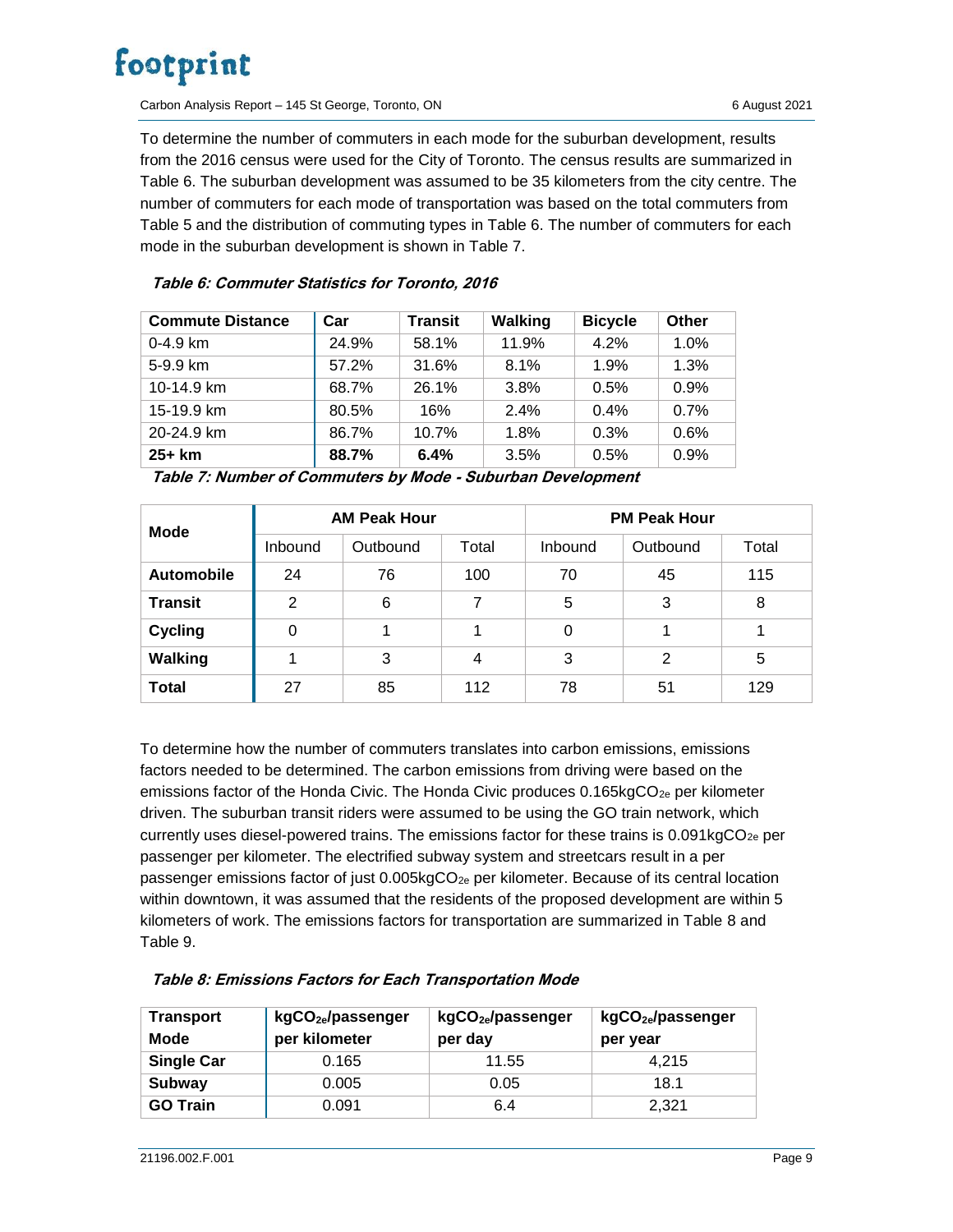Carbon Analysis Report – 145 St George, Toronto, ON 6 August 2021

|                                                                                | <b>Current</b><br><b>Building</b> | <b>Proposed</b><br><b>Building</b> | <b>Suburban</b><br><b>Development</b> |
|--------------------------------------------------------------------------------|-----------------------------------|------------------------------------|---------------------------------------|
| <b>Single Car</b><br>(kgCo <sub>2e</sub> /suite)                               | 171.7                             | 121.1                              | 2152.9                                |
| Subway<br>(kgCo <sub>2e</sub> /suite)                                          | 5.8                               | 4.1                                |                                       |
| <b>GO Train</b><br>(kgCo <sub>2e</sub> /suite)                                 |                                   |                                    | 85.8                                  |
| <b>Total Transportation</b><br><b>Emissions</b><br>(kgCO <sub>2e</sub> /suite) | 177.5                             | 125.2                              | 2,239                                 |

**Table 9: Per-suite Emissions Factors for Transportation**

The emissions from the home and from transportation can be combined to get the total emissions for the proposed building and the suburban development. Total annual emissions – including transportation emissions - for a suburban home are  $5,739kgCO_{2e}/s$ uite. The comparison of the emission differences is summarized in Table 10.

|                                 |                    | <b>Proposed Building</b> |        |                   |        |
|---------------------------------|--------------------|--------------------------|--------|-------------------|--------|
|                                 | <b>Suburban</b>    | TGS v3                   | TGS v3 | TGS v3            | TGS v3 |
|                                 | <b>Development</b> | Tier 1                   | Tier 2 | Tier <sub>3</sub> | Tier 4 |
| <b>GHG Intensity</b>            | 3.500              | 1.355                    | 1.015  | 677.4             | 337.2  |
| (kgCO <sub>2e</sub> /suite)     |                    |                          |        |                   |        |
| <b>Transportation</b>           | 2.239              | 125.2                    | 125.2  | 125.2             | 125.2  |
| GHG (kgCO <sub>2e</sub> /suite) |                    |                          |        |                   |        |
| <b>Total Annual GHG</b>         | 5,739              | 1,480                    | 1,140  | 802.6             | 462.4  |
| (kgCO <sub>2e</sub> /suite)     |                    |                          |        |                   |        |
| <b>Percent Savings of</b>       |                    | 74.2%                    | 80.1%  | 86.0%             | 91.9%  |
| <b>Annual GHG</b>               |                    |                          |        |                   |        |
| <b>Embodied Carbon</b>          | 37,627             | 31,584                   | 31,584 | 31,584            | 31,584 |
| (kgCO <sub>2e</sub> /suite)     |                    |                          |        |                   |        |

| Table 10: Proposed Building's Emissions Compared to a Suburban Home |  |  |
|---------------------------------------------------------------------|--|--|
|                                                                     |  |  |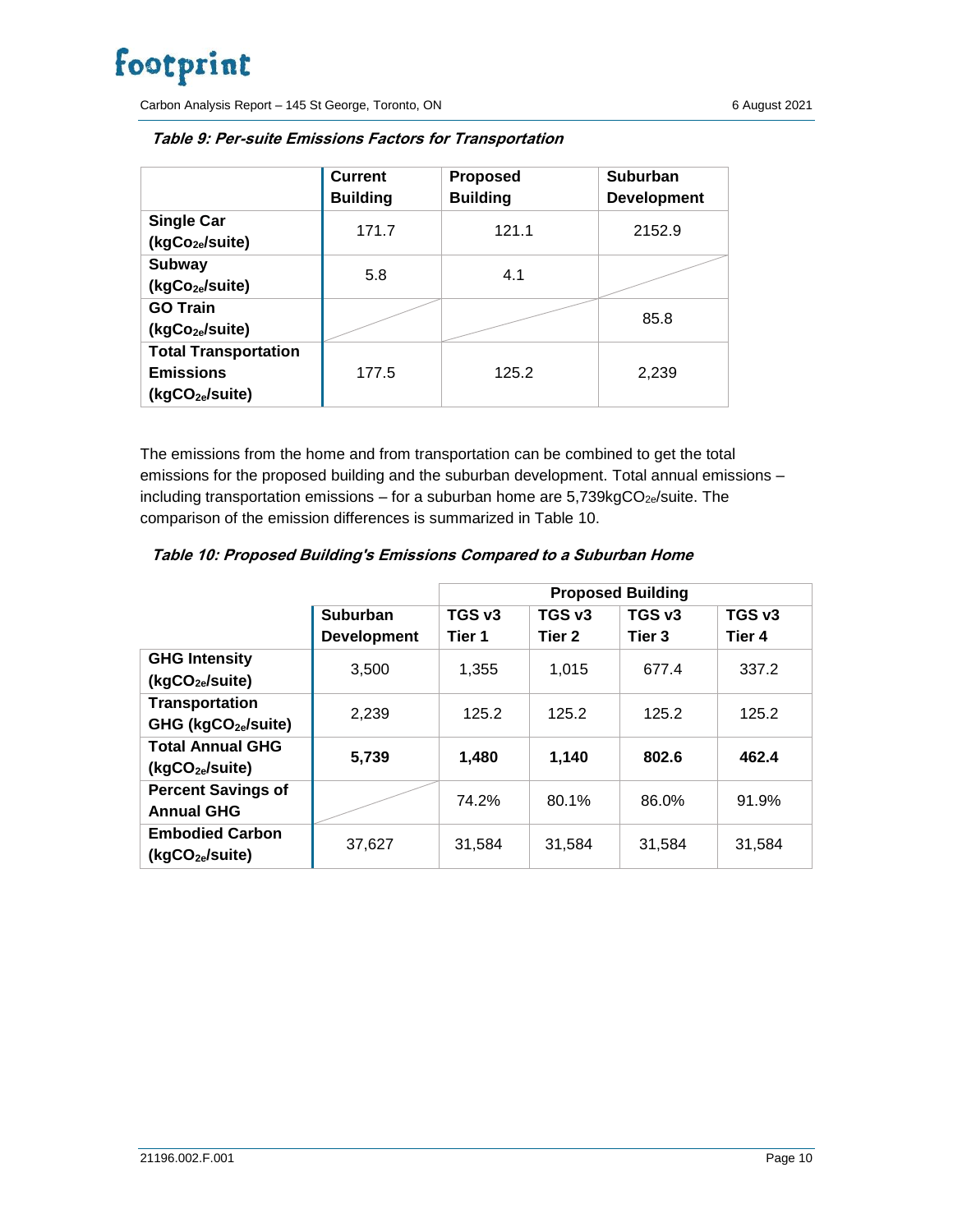Carbon Analysis Report – 145 St George, Toronto, ON 6 August 2021

### <span id="page-11-0"></span>**3. CARBON EMISSIONS ANALYSIS**

The purpose of this analysis is to understand how the current building's greenhouse gas emissions compared to the proposed building's emissions. Table 11 below shows how the existing building compares to the emissions of the proposed building. The proposed building is represented in four scenarios – each representing a different tier of Toronto Green Standard v3.

|                                                          |                                    | <b>Proposed Building</b> |                  |                  |                  |
|----------------------------------------------------------|------------------------------------|--------------------------|------------------|------------------|------------------|
|                                                          | <b>Existing</b><br><b>Building</b> | TGS v3<br>Tier 1         | TGS v3<br>Tier 2 | TGS v3<br>Tier 3 | TGS v3<br>Tier 4 |
| <b>GHG Intensity</b><br>(kgCO2e/suite)                   | 3,716                              | 1,355                    | 1.015            | 677.4            | 337.2            |
| <b>Transportation GHG</b><br>(kgCO <sub>2e</sub> /suite) | 177.5                              | 125.2                    | 125.2            | 125.2            | 125.2            |
| <b>Total Annual GHG</b><br>(kgCO2e/suite)                | 3,894                              | 1.480                    | 1,140            | 802.6            | 462.4            |
| <b>Embodied Carbon</b><br>(kgCO <sub>2e</sub> /suite)    | N/A                                | 31,584                   | 31,584           | 31,584           | 31,584           |

| Table 11: Existing Building Emissions compared to Proposed Building |  |  |  |
|---------------------------------------------------------------------|--|--|--|
|                                                                     |  |  |  |

Quantifying the embodied carbon emissions of the existing building was also investigated. Since the existing building was constructed in 1959 (62 years ago), carbon emissions associated with the materials and construction of the existing building have already been emitted and are not impacted by the construction of the proposed building. However, the emissions associated with the demolition of the existing building have been included in the embodied carbon calculations for the proposed building. The purpose of this analysis is to determine the time it will take for the proposed building to become carbon positive. The emissions associated with the construction of the existing building do not impact that timeline and are excluded from this analysis.

Figure 3 below show the accumulated carbon emissions over time. While the embodied carbon of the proposed building is significant, the improved energy performance of the proposed buildings mean that the proposed building will be carbon-positive between 9 and 13 years after construction.



**Figure 3: Cumulative Carbon Emissions per suite**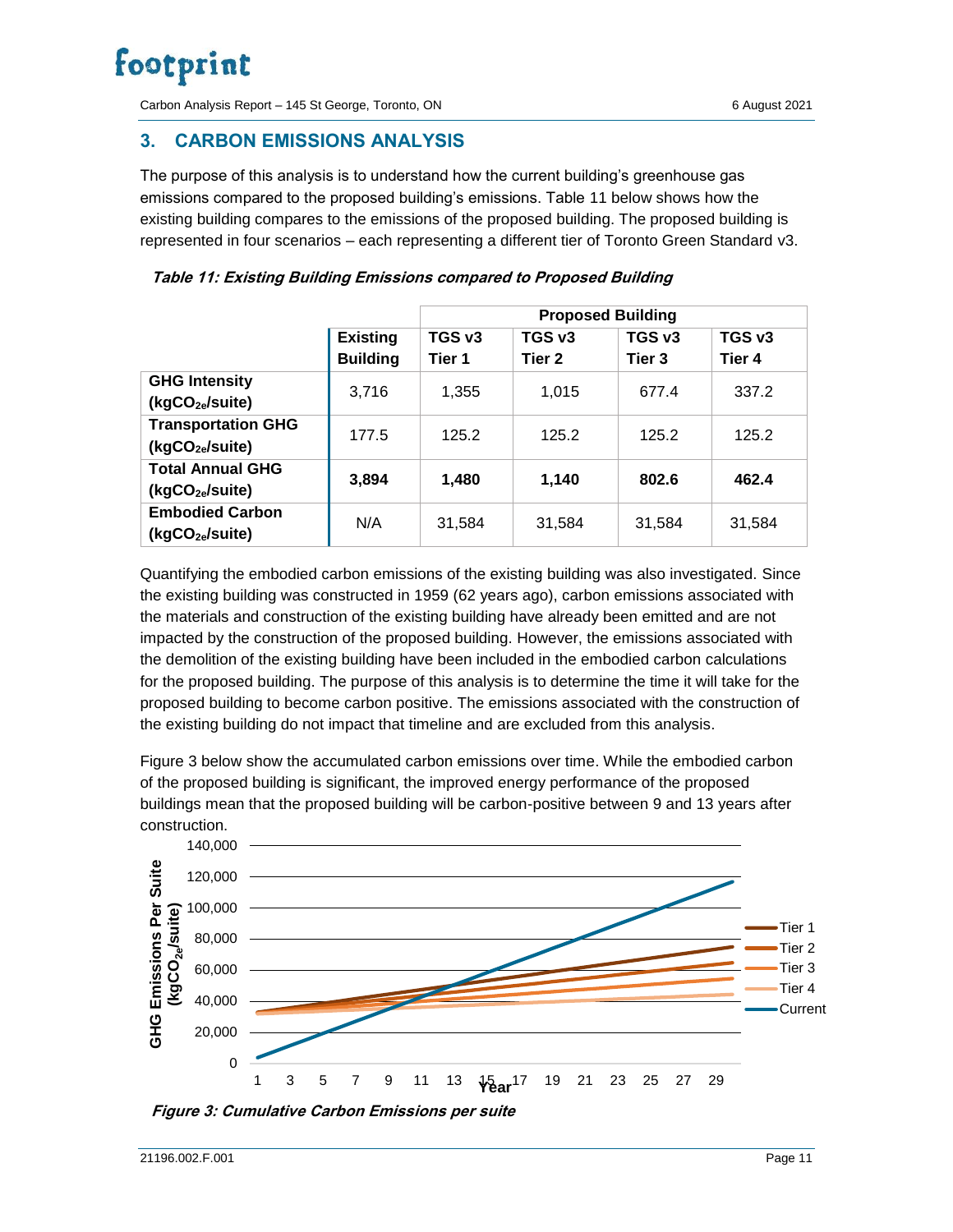Carbon Analysis Report – 145 St George, Toronto, ON 6 August 2021

#### <span id="page-12-0"></span>**Assumptions and Limitations**

The LCA was done based on available drawings provided on 2021-06-15. Due to the stage of the development, default values or assumptions based on project experience were used in areas where information was limited or not available. These assumptions are noted in Appendix B of this report.

Site work, including but not limited to excavation, landscaping, and other site development are not part of the scope of the LCA for the proposed building and suburban dwelling scenarios. The investigation into the embodied carbon on interior finishes can be investigated as the project design develops.

The selection for each building material was selected to be industry wide environmental product declarations or data sets as available by One Click LCA whenever possible, including typical selections such as recycled content. Any product specific environmental product data used is noted within Appendix B.

For the initial LCA exercise, industry average data was used based on available documentation within One Click LCA, as such the associated emissions values may be expected to be conservative in most cases. The design development for the project efforts will be made to provide the most accurate data available.

In order to project the future performance of the existing building, a number of assumptions were made. The most significant of which is the assumption that the current operation of the existing building does not change in the near future. The per-suite carbon emissions were calculated based on the previous 5 years of utility data. In order to estimate the future emissions, it was assumed that the operations would not significantly change from the current performance.

The hot water boilers at 145 St. George are operating well. However, they are not highefficiency condensing boilers. This analysis assumes there are no retrofits of the heating system that would increase the overall efficiency. It also assumes that the current equipment does not lose efficiency through wear and deterioration.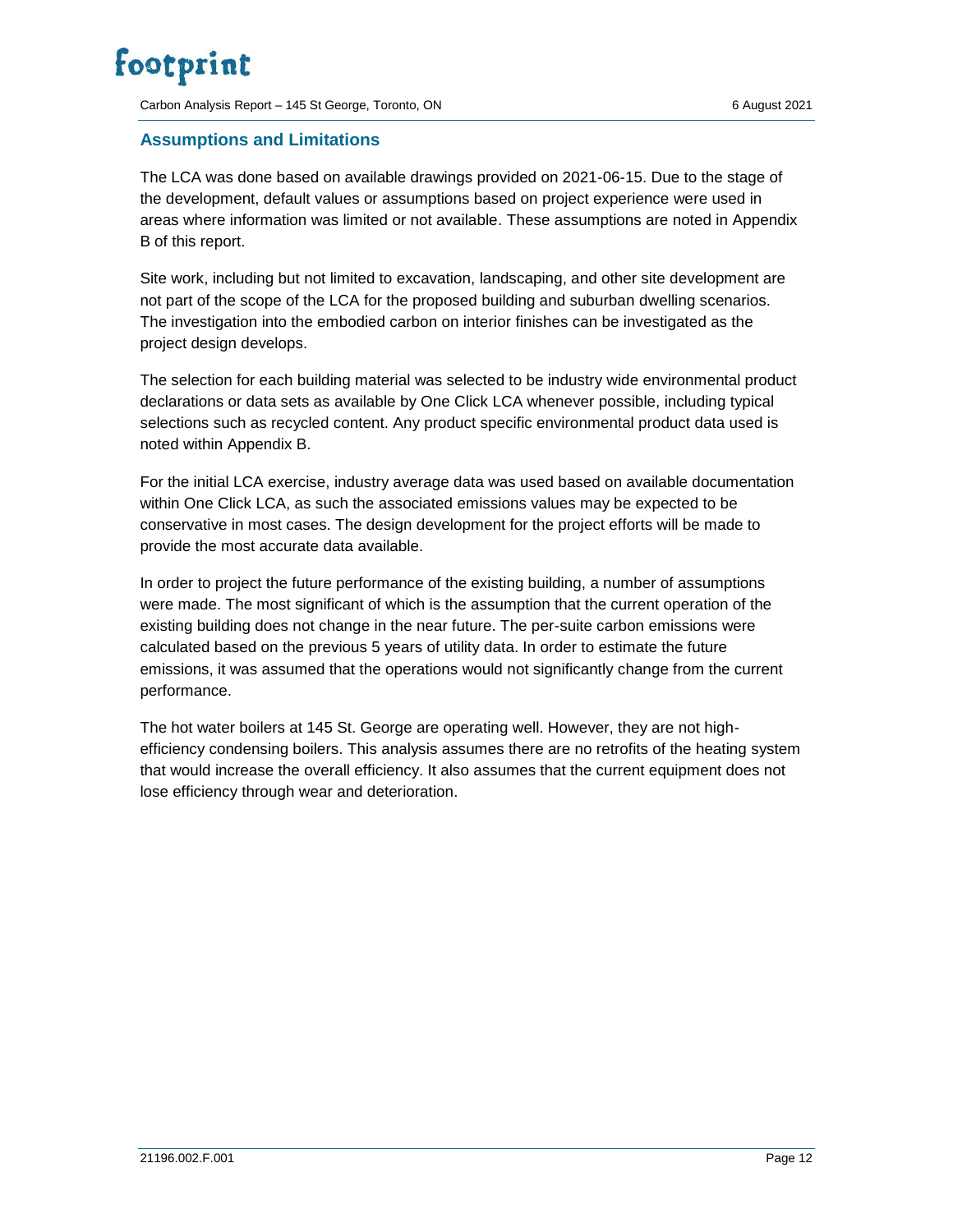Carbon Analysis Report – 145 St George, Toronto, ON 6 August 2021

### <span id="page-13-0"></span>**LIMITS OF LIABILITY ASSOCIATED WITH THIS REPORT**

- 1. It is understood that hazardous materials may be present (e.g. asbestos, mould, PCB's, etc.) within the existing building. The identification of and abatement recommendations with respect to hazardous materials is outside the scope of services provided. Any costs associated with hazardous materials were not evaluated as part of this report.
- 2. The review of existing installations was general in nature and limited to casual, visual observation without removal of ceilings, chases, destructive testing or dismantling. The review was not exhaustive and was performed to acquire a general understanding of the condition of existing systems. Very limited existing drawings were made available for the review of existing systems.
- 3. This report has been prepared solely for the use of the Client. The material contained in this report reflects our best judgement in light of the information available at the time of preparation. There is no warranty expressed or implied. Professional judgement was exercised in gathering and assessing information. The results presented are the product of professional care and competence and cannot be construed as an absolute guarantee.
- 4. Where expected or anticipated equipment life is provided it is based on ASHRAE Median Service Life statistics. Actual life of equipment will vary depending on variables such as operation, service and maintenance frequency.
- 5. Capital cost estimates are made are equivalent to Class D order of magnitude estimates. Actual costs will vary depending on final design solution and contractor pricing.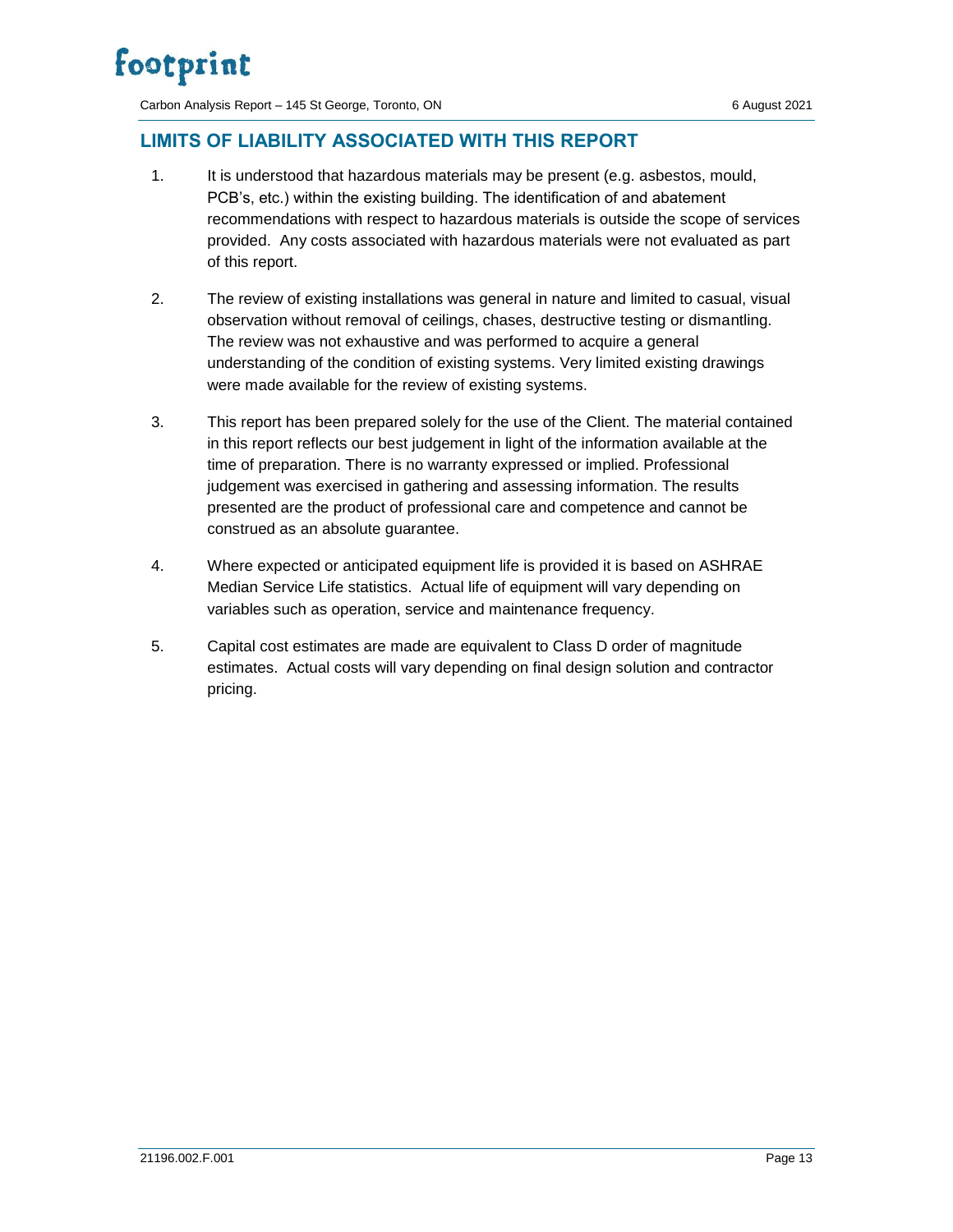Carbon Analysis Report – 145 St George, Toronto, ON 6 August 2021

### <span id="page-14-0"></span>**APPENDIX A – UTILITY ANALYSIS**

### <span id="page-14-1"></span>**Electricity Analysis**

At 145 St. George, a single electricity meter measures all electrical consumption on the site. Electricity data was sent for the last five years for analysis. In that time, the electricity consumption remained consistent from January 2016 to September 2019. Since then and throughout 2020, there has been a notable decrease in electricity consumption. In 2020, the electricity consumption was 28% lower than the previous four years. The expectation is that due to the COVID-19 lockdowns throughout 2020 the electricity consumption would have increased. The significant decrease in consumption will need to be explained through some other means.

The month-to-month energy consumption in the building remains consistent throughout the year. The building does not have any air conditioning systems, therefore there is no summer peak in electricity consumption as is typical of residential buildings.



#### **Figure 4: Electricity Consumption**

Greenhouse gas emissions due to electricity consumption were estimated based on the current greenhouse emissions from electricity in Ontario. The factor that was used for the calculations was 43kgCO<sub>2e</sub>/MWh. To that end, the greenhouse gas emissions of the existing building from electricity consumption was estimated. Figure 5 below shows the monthly greenhouse gas emissions. The average annual emissions from electricity is 8,736kgCO<sub>2e</sub>.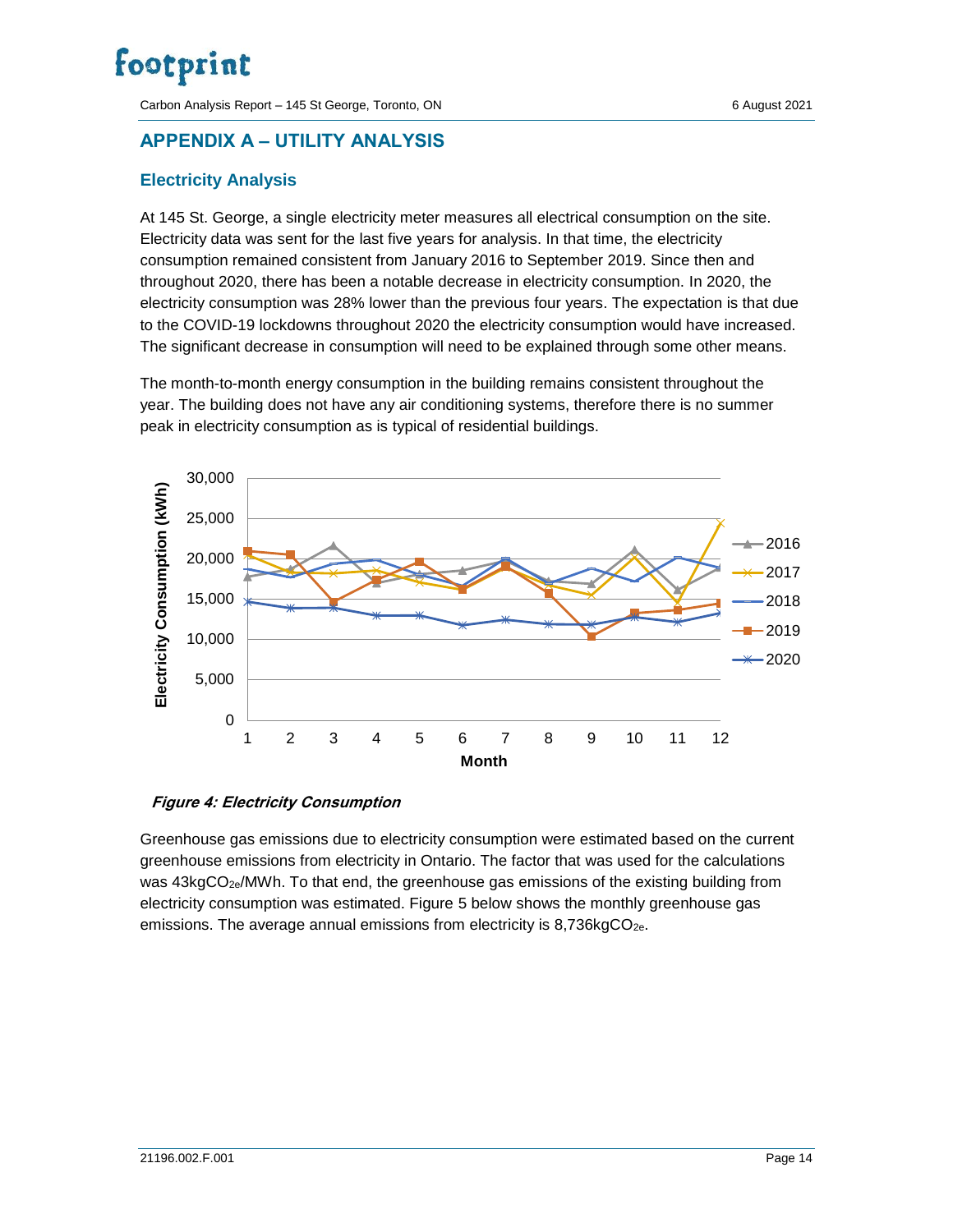Carbon Analysis Report – 145 St George, Toronto, ON 6 6 August 2021



**Figure 5: Total Electricity Greenhouse Gas Emissions**

#### <span id="page-15-0"></span>**Natural Gas Analysis**

Natural gas consumption at 145 St. George is measured by a single meter. The monthly consumption patter follows a typical residential building with natural gas heating. The consumption is high during the winter months and low during summer months. Much like electricity consumption, the natural gas consumption has been consistent in the last few years.

A factor of 1,891kgCO<sub>2e</sub>/m<sup>3</sup> was used to calculate the greenhouse gas emissions from natural gas consumption. The average greenhouse gas emissions from natural gas is  $474,343kgCO<sub>2e</sub>$ annually.

Total emissions from the site are therefore  $483,078kgCO<sub>2e</sub>$  annually. 145 St. George currently has 130 suites. This means that the building currently emits  $3,716kgCO<sub>2e</sub>/s$ uite per year. Natural gas contributes to 98% of the building's total greenhouse gas emissions.



**Figure 6: Greenhouse Gas Emissions by Source**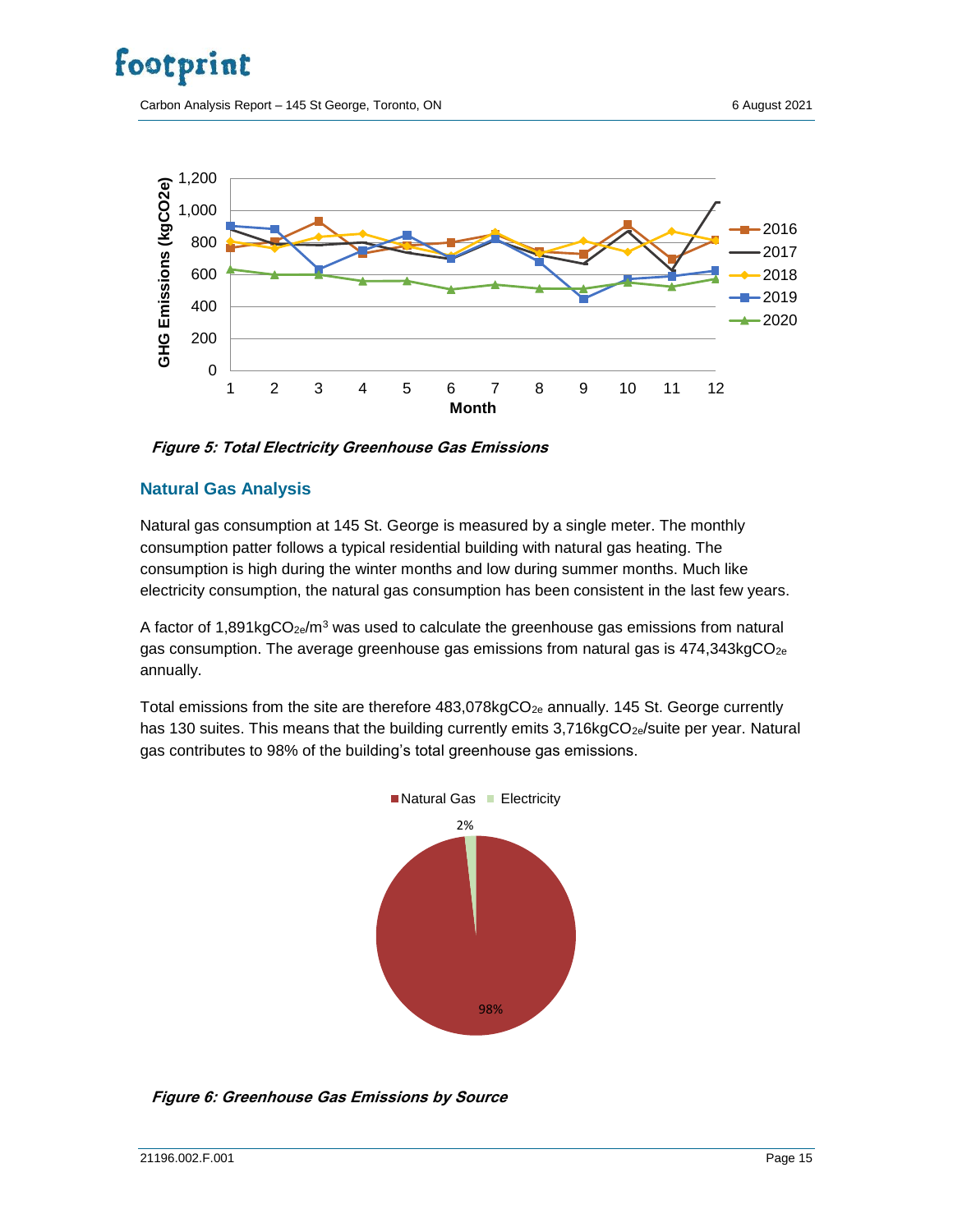Carbon Analysis Report – 145 St George, Toronto, ON 6 August 2021

### <span id="page-16-0"></span>**APPENDIX B – PROPOSED BUILDING LCA MODEL INPUTS SUMMARY**

### **ENVELOPE AND GLAZING**

| <b>System</b> | <b>Information</b>                                                                                                                                                                                                                                                   |
|---------------|----------------------------------------------------------------------------------------------------------------------------------------------------------------------------------------------------------------------------------------------------------------------|
| Walls         | Window Wall (Kawneer), with vision glazing and opaque spandrels<br>Curtain Wall (Kawneer), with vision glazing and opaque spandrels<br>Pre-cast concrete wall with XPS Insulation                                                                                    |
| Glazing       | Assumed an overall 40% window-to-wall ratio                                                                                                                                                                                                                          |
| Roof          | Concrete structure with concrete topper, XPS insulation, and modified<br>bitumen membrane                                                                                                                                                                            |
| Comments      | Additional green roof materials are not accounted for in analysis<br>Curtain and window wall systems use specific products from Kawneer<br>Deep caps are not accounted for in analysis<br>Glazing fritting, coatings, and gas fill are not accounted for in analysis |

#### **STRUCTURE**

| <b>System</b>           | <b>Information</b>                                                                                                                                                                                                                                                           |
|-------------------------|------------------------------------------------------------------------------------------------------------------------------------------------------------------------------------------------------------------------------------------------------------------------------|
| Interior Floor          | Concrete slab with rebar                                                                                                                                                                                                                                                     |
| Slab on Grade           | Concrete slab with rebar                                                                                                                                                                                                                                                     |
| <b>Foundations</b>      | See parking structure                                                                                                                                                                                                                                                        |
| Columns and Beams       | Concrete, as per One Click LCA Carbon Designer                                                                                                                                                                                                                               |
| Stairs / Elevator Cores | As per One Click LCA Carbon Designer                                                                                                                                                                                                                                         |
| Comments                | As structural details are not fully available, the One Click LCA Carbon<br>Designer tool was utilized for the calculation of potential structural details<br>including amount of rebar, volume of concrete required for columns and<br>concrete core for stairs and elevator |

#### **MISCELLANEOUS**

| <b>System</b>              | <b>Information</b>                                                                                                                              |
|----------------------------|-------------------------------------------------------------------------------------------------------------------------------------------------|
| <b>Interior Partitions</b> | Metal stud framing with drywall, as per One Click LCA Carbon Designer                                                                           |
| <b>Balcony Railing</b>     | Glass railings, does not account for framing<br>Pre-cast concrete colonnade                                                                     |
| <b>Parking Structure</b>   | Concrete structure, strip footings, and limited insulation near grade<br>connections and slabs. Created using the One Click LCA Carbon Designer |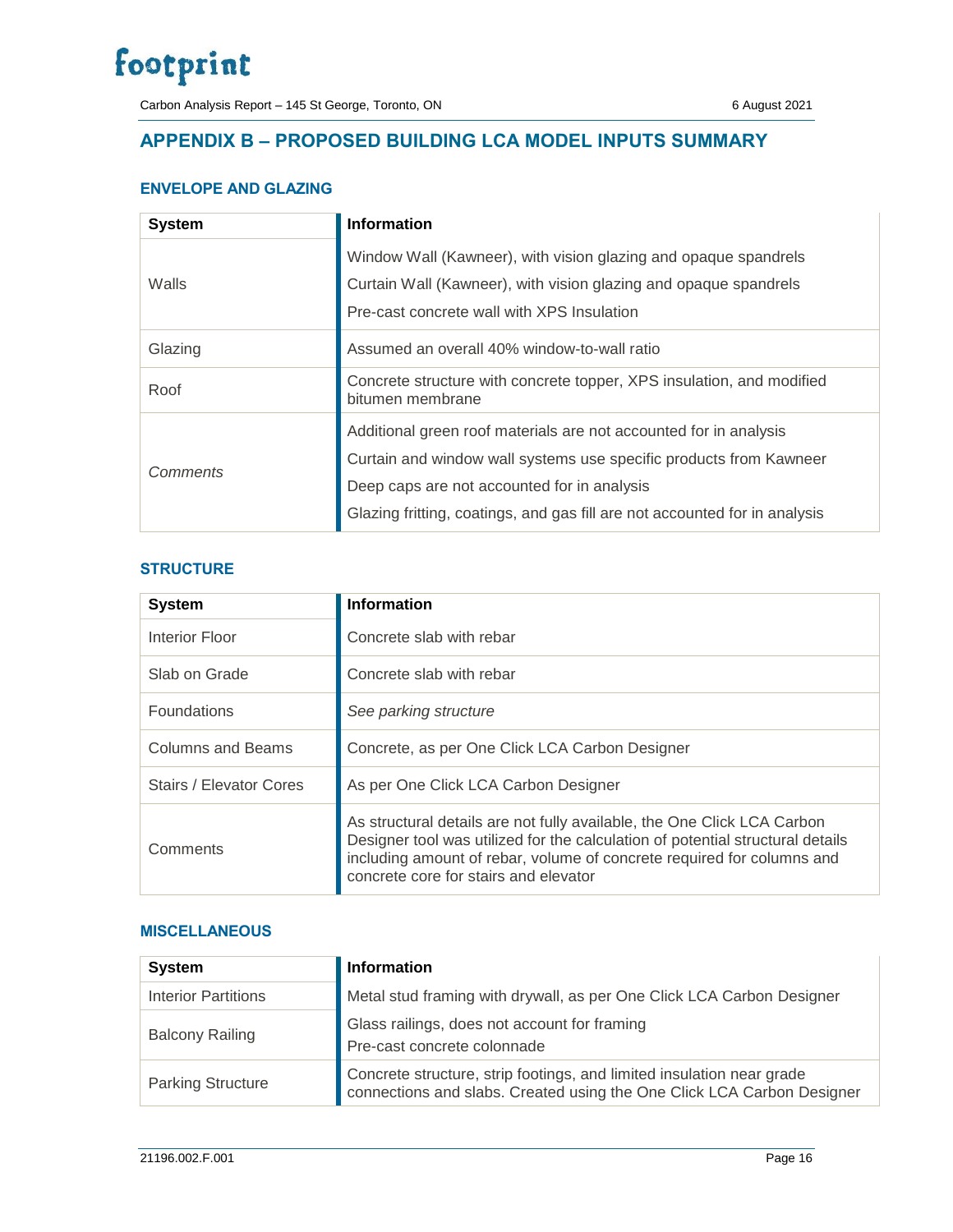Carbon Analysis Report – 145 St George, Toronto, ON 6 6 August 2021

### **ENVIRONMENTAL PRODUCT DECLARATIONS**

The selection for each building material was selected to be industry wide environmental product declarations or data sets as available by One Click LCA whenever possible, including typical selections such as recycled content. Any product specific environmental product data used is noted within this appendix.

For the initial LCA exercise, industry average data was used based on available documentation within One Click LCA, as such the associated emissions values may be expected to be conservative in most cases. The design development for the project efforts will be made to provide the most accurate data available.